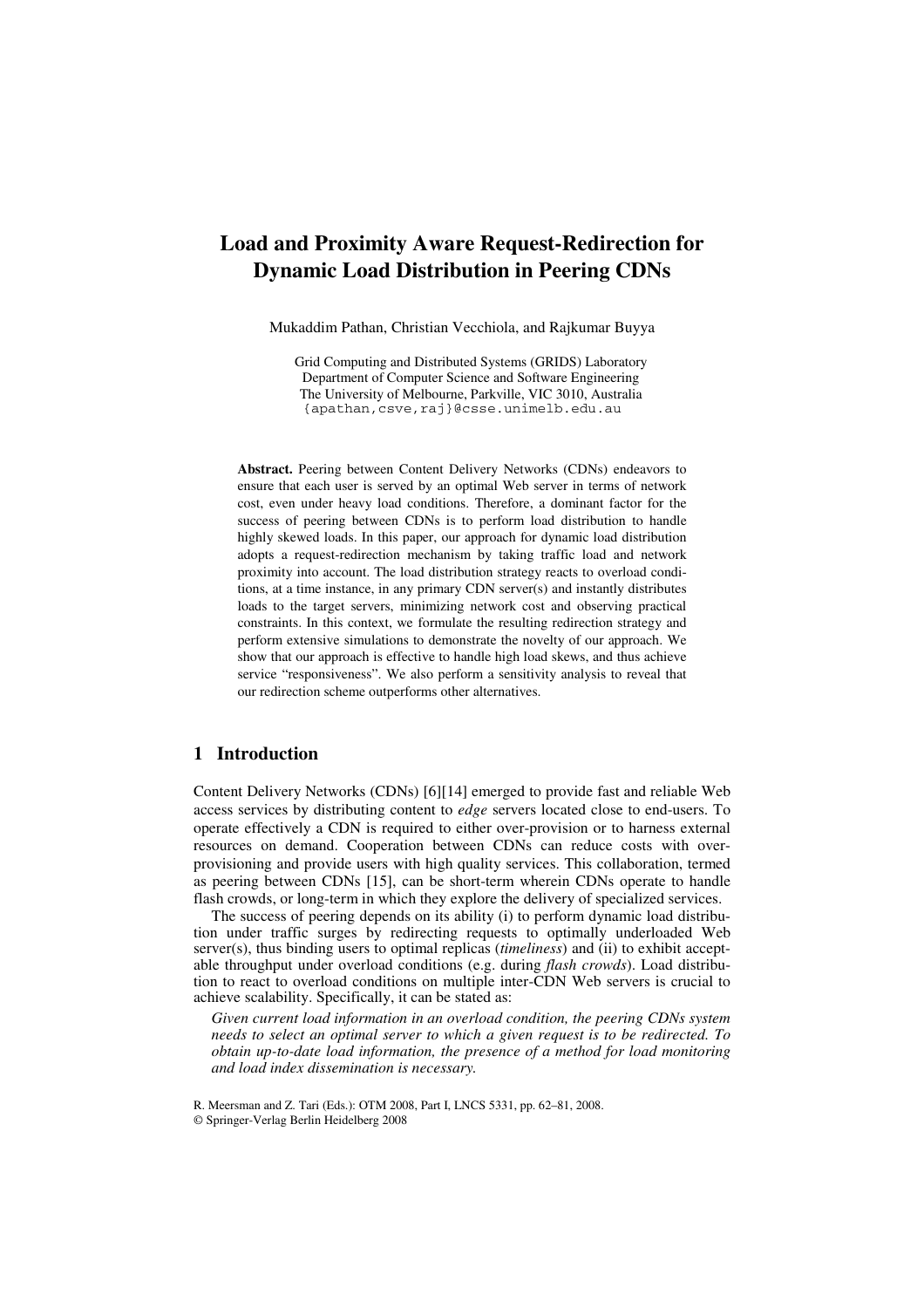Many load distribution algorithms [7][8][9][10][18] for Web server and P2P-based systems have previously been proposed and analyzed. However, none of them can be directly applied for dynamic load balancing among distributed inter-CDN servers. This is due to challenges that include virtualization of multiple providers and offloading requests from the primary CDN to peers based on cost, performance and load. In such a cooperative multi-provider environment, requests are directed to sets of servers deployed across CDNs as opposed to individual servers belonging to a single entity. Therefore, request-redirections must occur over distributed sets of servers spanning multiple CDNs, without having complete state information.

In an effective load distribution strategy, a load index of resources needs to be estimated with low computation and communication overhead. In addition, network proximity information (distance between users and servers) is also important for load distribution decision so that requests are directed towards nearby servers. Therefore, an ideal load distribution strategy should realize a redirection scheme that takes traffic load and proximity into account. In this paper, we present strategies that implement dynamic *load distribution* through load and proximity-aware *request-redirection* among distributed Web servers of peering CDNs. In our approach, load indices are obtained through an *asynchronous feedback mechanism* and network proximity is measured using a *pinger logic* with low messaging overhead. A simulation model is developed, capturing key system components, to evaluate the performance of our approach. Experiment results show that our approach exhibits an acceptable level of throughput even under heavy load and the proposed redirection scheme outperforms other alternative schemes. The main contributions of this paper are twofold:

- A dynamic load distribution algorithm realizing request-redirection that reacts to overloaded server conditions in peering CDNs by steering user requests to optimally underloaded servers in terms of traffic load and network proximity.
- Evaluation of the proposed load distribution strategy and demonstration of its benefits by comparing with other alternatives, as well as a sensitivity analysis of the proposed redirection scheme using critical system parameters.

The rest of the paper is structured as follows. In Section 2, an overview of the related work is presented. A brief description of the peering CDNs is provided in Section 3. It is followed by the proposed load distribution algorithm with requestredirection formulation. Simulation methodology is described in Section 5. Results are discussed in Section 6. Finally, the paper is concluded in Section 7.

# **2 Related Work**

IETF proposes the Content Distribution Internetworking (CDI) model [13] assuming a federation of CDNs. However, it does not specify any effective request-redirection mechanism through which load distribution could be performed. While it recommends using a supervision function or an independent third party to supervise and manage all the CDN peers, it does not define or characterize this supervision. Moreover, it does not examine the implications of using an independent third party for load distribution. Barbir et al. [4] present request-routing mechanisms for content networks. However, they do not specify any particular mechanism to redirect requests for dynamic load distribution in peering CDNs domain.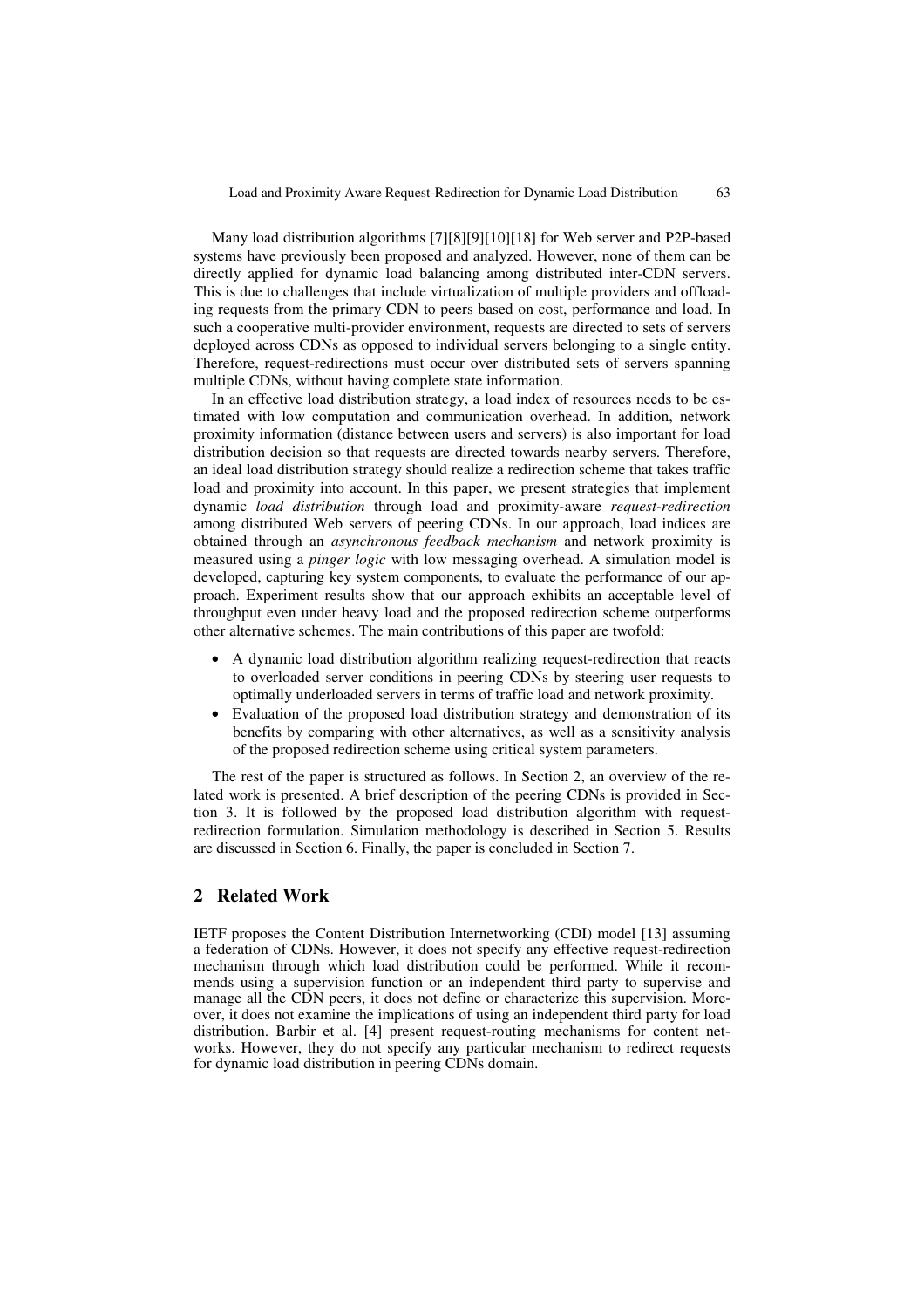CDN Brokering [5] develops a brokerage system deployed on the Internet on a provisional basis. It presents IDNS, a specified request-routing DNS server, with a proprietary routing mechanism. It is not aimed at an optimal load distribution strategy. It only demonstrates the usefulness of brokering rather than to evaluate the redirection performance for load balancing. Alzoubi et al. [2] present a load-aware IP Anycast CDN architecture, incorporated with a route-controller, which takes server and network load into account to realize anycasting. This work establishes the applicability of anycasting as a redirection technique in CDNs. Although it is appealing, the use of a centralized route controller could be subject to single point of failure. Moreover, it follows a post-processing approach to offload overloaded servers, which may not be applicable for dynamic load distribution in peering CDNs. Shnayder et al. [17] present a trivial request distribution system for PlanetLab, which considers server loads and known proximity information from pre-defined landmarks to route requests. It suffers from a centralized approach for load index dissemination and arbitrary server selections. Moreover, it is non-adaptive to dynamic changes and is not targeted to load distribution under heavy traffic surges in practical context.

Amongst the work on load distribution strategies across geographically distributed Web servers, efforts by Conti et al. [10] and Cardellini et al. [8] could be adverted. The first presents a QoS-based architecture for load distribution among replicated Web servers. However, it does not capture significant parameters such as traffic load or network proximity for user response time estimation. The latter investigates the impact of redirection algorithms for load sharing. It proposes a Web cluster architecture where a DNS dispatcher is integrated with a redirection mechanism based on the HTTP protocol. While their approach might be effective to handle highly skewed load, the focus is particularly on a single domain of clustered Web servers.

In the context of modeling traffic redirection between geographically distributed servers, work of Amini et al. [3] and Ranjan et al. [16] can be mentioned. The first presents a model for intelligent server selections over multiple, separately administrated server pools. It does not show the effectiveness of any particular redirection or load distribution policy. The latter presents WARD—an architecture for redirecting dynamic content requests from an overloaded Internet Data Center (IDC) to a remote replica. It is targeted to IDCs under the control of a single administrative entity. Therefore, it does not virtualize multiple providers for request-redirection. Moreover, it does not provide any mechanism for load distribution between IDCs.

# **3 Peering CDNs**

In the peering CDNs architecture [15], a provider serves requests as long as it can handle the load internally. If load exceeds its capacity, with the aid of the load distribution policy deployed in the Request-Routing System (RRS), the excess requests are offloaded to other optimally underloaded Web server(s). The initiator of each peering negotiation is called a *primary* CDN; while other CDNs who agree to provide their resources are called *peering* CDNs or *peers*. These roles are fluid and at any time a given CDN may be either a primary or a peer. The primary CDN directly manages the resources it has acquired, insofar that it determines what content is served and what proportion of the incoming traffic is redirected.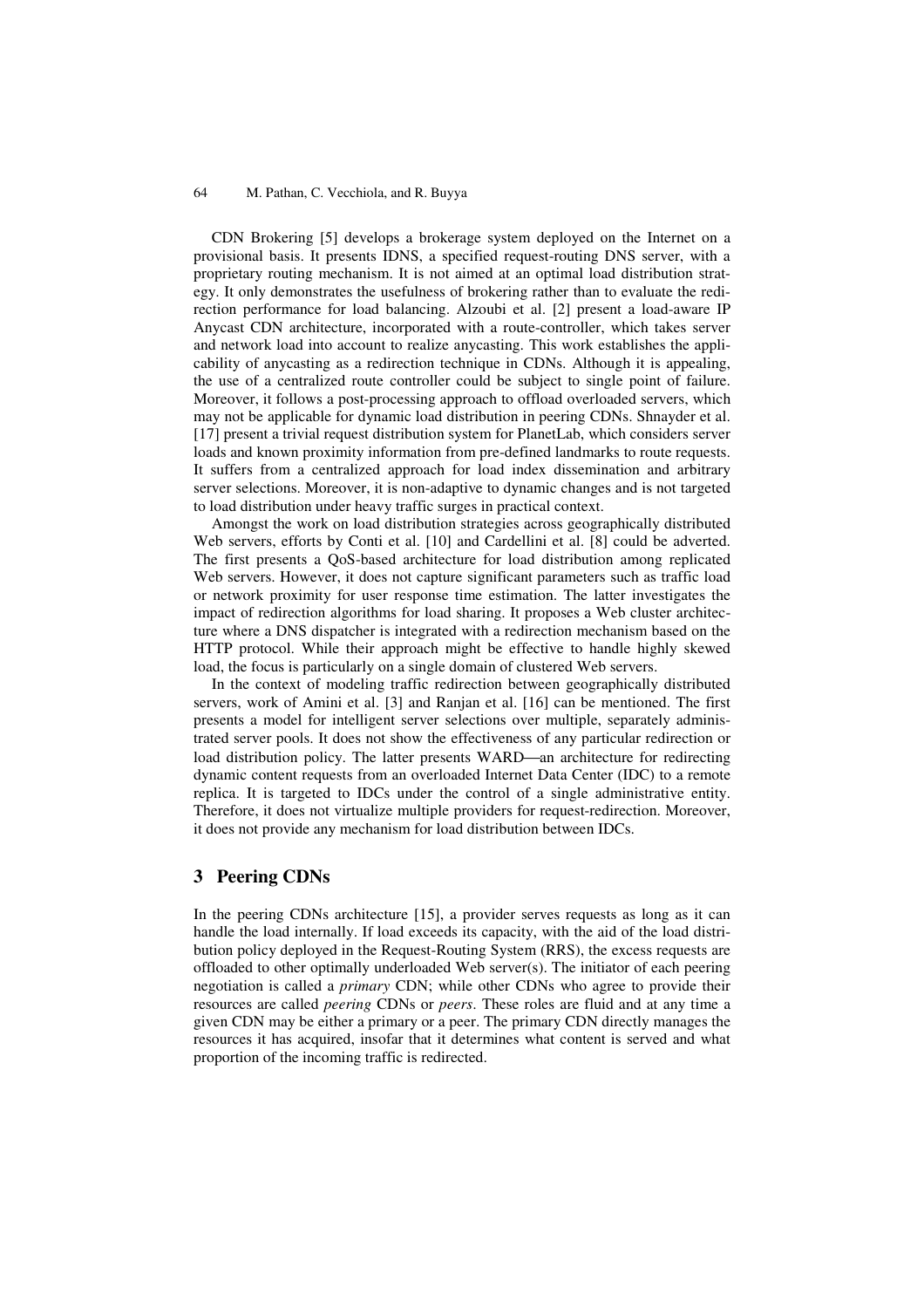Figure 1 presents an overview of the load distribution architecture for peering CDNs. User requests for content are made to the RRS of the primary. These requests are then forwarded either directly to its server(s), or to a peer. The RRS is composed of *principle* members—*Peering Agent (PA)* to perform external resource discovery; *Mediator* to perform policy-driven authoritative operations; *Policy Repository (PR)* to virtualize all policies within a peering arrangement, and an *adjunct* member—*Service Repository (SR)* to encapsulate the status of CDN servers. It is also equipped with a request-redirection algorithm that assists in dynamic load distribution within a peering arrangement of CDNs. The PA, Mediator, SR and PR collectively act as a "conduit" for a given primary CDN, and they assist in external resource discovery.

From figure 1, we observe that some user requests of CDN 1 are served by its local servers or the origin server (on cache miss), whereas others are being served by the external Web servers of a peer, CDN 2. It is important to note that depending on the load any CDN can act as a primary CDN in a peering relationship. For instance, CDN 1 acts as a primary when its users are served by the peers' Web servers. Again, in the same peering relationship, CDN 2 plays the role of a primary CDN when its users are served by external Web servers from CDN N.



**Fig. 1.** Architecture of the load distribution system in peering CDNs

# **3.1 Load Distribution in Peering CDNs**

Two alternatives could be examined to devise an effective load distribution strategy for peering CDNs. In the first approach, peering could be limited to a part of each CDN. A primary could decide to use only a subset of the surrogates of peers. Then the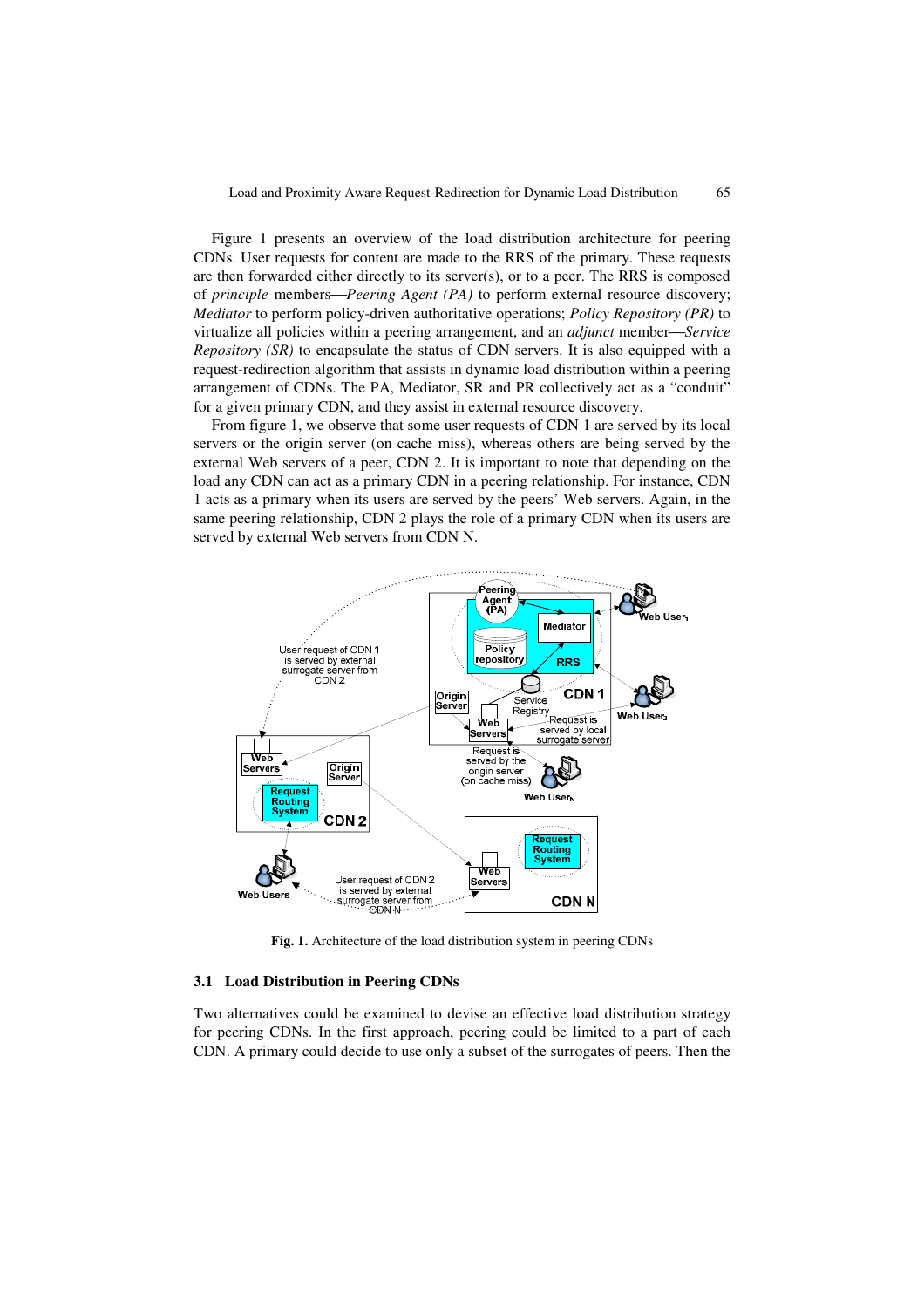peers have to define a "virtual CDN" or "subCDN" for use by the primary. They also have to provide a real-time load status of each surrogate in this global subCDN using standard metrics. The primary CDN (or an authoritative entity belonging to it) can compare these load indices with its metrics and choose whether requests have to be redirected to a peer. Practical constraints could be put in place to ensure that redirection minimizes cost, in terms of load and network proximity, and does not overload peers' servers. Alternatively, an independent third party could supervise and manage all the CDN peers for load distribution. However, security, trust, and proprietary issues make it unlikely that a CDN would agree to have an external party to make allocations of its resources according to some load distribution policy.

# **4 Load and Proximity-Aware Dynamic Load Distribution**

Our approach seeks to prevent wide oscillation in the load distribution decisions by selecting optimal server(s) through cost minimization, taking traffic load and network proximity into account. Since request-redirection is critical to our strategy, we first formulate the redirection problem and then present the load distribution algorithm.

#### **4.1 Request-Redirection Formulation**

Our system consists of *M* Web servers from participating CDNs, with *N* users spread across the system. We define a metric, redirection cost  $R_C$ , for serving requests through redirection in overload conditions.  $R_C$  depends on a server's traffic load and network proximity (in terms of round-trip response time). The cost of serving requests varies with different servers of the peers. More formally,  $R_C$  is defined as:

$$
R_c(i, j) = \begin{cases} \infty & \text{if } p_{ij} = \infty \\ l_{ij} p_{ij} & \text{otherwise} \end{cases}
$$

where  $l_{ij}$  is the incoming traffic load from user *i* on server *j*, and  $p_{ij}$  is the network proximity between them. It is known that a server's response load indicates the potential load assigned to it, since request and response loads on a CDN server are linearly correlated [2]. Therefore, the request load  $l_{ij}$  (traffic volume) can be calculated based on the server load. A Web server *j*'s load is expressed as the product  $u_j S_j$ , where  $u_j$  is the server utilization in [0, 1] as reported by the load monitoring apparatus (mediator and SR) and  $S_i$  is its capacity, specified by the maximum number of serviced requests/second as reported in the CDN server's configuration specifications.

To consider the delay caused by inter-CDN redirection,  $p_{ij}$  is further defined as:

$$
p_{ij} = \begin{cases} rt_{ij} & \text{if } j \text{ is an intra-CDN Web server} \\ rt_{ij} + I_{D} & \text{if } j \text{ is an inter-CDN Web server} \end{cases}
$$

$$
rt_{ij} + T_D
$$
 11 j is an inter-CDN Web server  
where  $rt_{ij}$  is the response time from user *i* to server *j* and  $I_D$  is the delay.

In order to minimize redirection cost during load distribution, we formulate the redirection problem as follows:

$$
\text{minimize} \quad \sum_{i=1}^{N} \sum_{j=1}^{M} R_C(i, j) a_{ij}
$$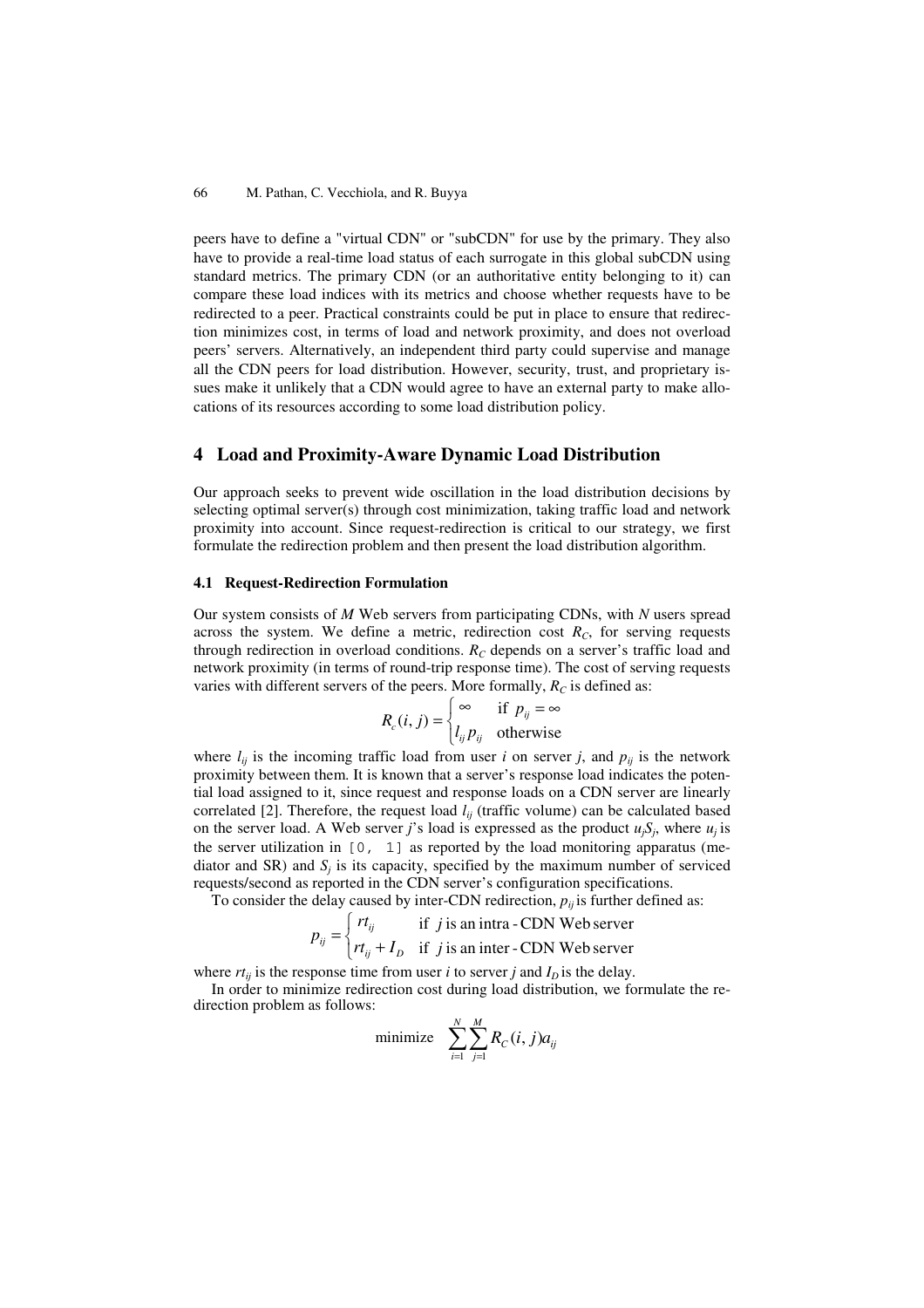subject to 
$$
\sum_{i=1}^{N} a_{ij} = 1, \forall j
$$

$$
\sum l_{ij} a_{ij} \leq S_j, \forall j
$$

$$
a_{ij} \in \{0,1\}, \forall i, j
$$

where  $a_{ij}$  is an indicator variable to determine whether the Web server *j* is in the same CDN as user *i*;  $a_{ij} = 1$  iff server *j* is an inter-CDN server, and  $a_{ij} = 0$  otherwise.

| <b>Table 1.</b> Significant properties of the request-redirection scheme |  |
|--------------------------------------------------------------------------|--|
|--------------------------------------------------------------------------|--|

| Properties            | Parameters                     | Description                                                                                                                 |                                                                                                |  |
|-----------------------|--------------------------------|-----------------------------------------------------------------------------------------------------------------------------|------------------------------------------------------------------------------------------------|--|
| Activation            | Activation trigger<br>(when)   | Asynchronous (on CDN server request)<br>Distributed ( <i>Gateway redirection upon requests</i><br>from distributed servers) |                                                                                                |  |
|                       | Activation decision<br>(where) |                                                                                                                             |                                                                                                |  |
| Implementation        | Status information             | Traffic load (correlated with<br>server response load = utili-<br>zation $*$ capacity)                                      | $\overline{\text{Alarm}}$ (Asyn-<br>chronous feed-<br>back)                                    |  |
| Redirection<br>policy | Server selection<br>(how)      | server lists)                                                                                                               | Minimize redirection cost from available server<br>list (mapping of overloaded and underloaded |  |
|                       | Redirected entities<br>(what)  | User requests                                                                                                               |                                                                                                |  |

```
begin ... 
1 while(true) 
2 serveRequests(CDN<sub>i</sub>.WS); /* i∈{1,2,...,N} */<br>3 if receive(request from primaryCDN.WS) = tr
3 if receive(request from primaryCDN.WS) = true then
4 if WSList = NULL then
5 n, WSList = {Available servers from peers};<br>6 else
6 else 
7 ucount,CDN<sub>i</sub>.uloadedWSList = {Underloaded WS list };<br>8 ocount,CDN<sub>i</sub>.oloadedWSList = {Overloaded WS list};
8 ocount, CDN<sub>i</sub>.oloadedWSList = {Overloaded WS list};<br>9 for i = 1 to ucount do
9 for j = 1 to ucount do
         \texttt{trafficLoad}(\texttt{CDN}_i.\texttt{uloadedWSList}[j].loadmetric);
         // Use linear correlation assumption to calculate 
      // request load based on server load 
11 netProximity(CDN_i.unloadedWSList[j]);<br>12 R_c[i] = CDN_i.uloadedWSList[j].trafficR_c[i] = CDN_i.uloadedWSList[j].trafficLoad*
                    CDNi.uloadedWSList[j].netProximity); 
13 do 
14 opWS = selectWS(minimize R_c);<br>15 targetWSList = add(primaryCDN
15 targetWSList = add(primaryCDN.WSList, opWS);<br>16 RequestRedirection();
16 RequestRedirection();<br>17 while primaryCDN.oload
         while primaryCDN.oloadedWSList[k].loadmetric >=
                    alarm_threshold /*k∈{1,2,...,ocount} */
18 if |targetWSList| > 1 then 
19 if targetWSList.avgLoad <= alarm_threshold/2 then 
20 remove least loaded server in targetWSList; 
      ... 
     end
```
**Fig. 2.** Load distribution algorithm (*LD\_minCost*)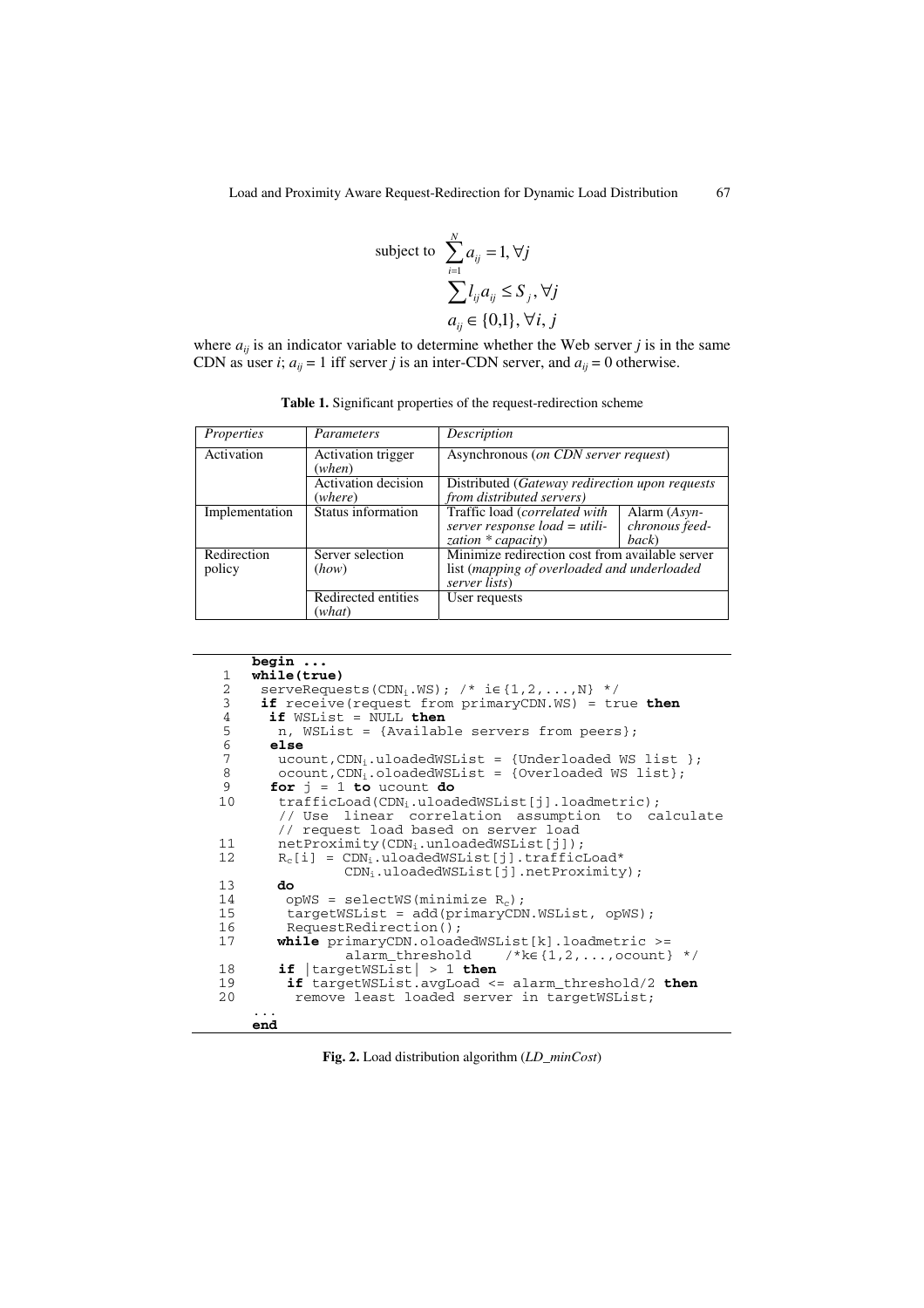We can annotate our request-redirection scheme according to the classifications presented by Cardellini et al. [8]. Table 1 summarizes the properties of the redirection scheme used by the proposed dynamic load distribution algorithm. The first property specifies the mechanism in which redirection is activated and where the activation decision process is made. The next property focuses on the implementation, specifying the status information used for redirection. The last property delineates the redirection policy by stating the server selection strategy and the entities that are redirected. We describe these properties in more detail in later sections.

#### **4.2 Load Distribution Algorithm**

Figure 2 presents the pseudo-code for the proposed load distribution algorithm, named *LD\_minCost*. It does not attempt to perform load distribution when the Web servers of a primary CDN are working under an acceptable load. At a given time, if an overload condition exceeding an alarm threshold is reached, as reported by a primary CDN server, servers' status (response load) is assessed and a list of lightly loaded servers is built from each participating CDNs (line 1 to 8). The traffic load and network proximity for each underloaded server are measured and the redirection cost,  $R<sub>C</sub>(i,j)$  is calculated in line 9 to 12. The optimal server from the underloaded server list is selected such that  $R_C(i,j)$  is minimized upon redirection and the server does not get overloaded due to steered traffic. This optimal server is added to a set of usable server list (targetWSList) maintained by the primary CDN to satisfy its content requests. Thus, a mapping is maintained between the requests and a set of suitable servers to serve those requests. As long as there is an overloaded primary CDN server, a new server minimizing  $R_c(i, j)$  (except the optimal server selected earlier) is added to this list (line 13 to 17). By using our load distribution strategy, we prevent a Web server from going into an overloaded state and multiple servers can serve a peak demand or a flash crowd situation. Moreover, if targetWSList contains several Web servers and their average load decreases significantly, one Web server is removed at a time from the list (line 18 to 20). It ensures that the degree of replication for serving requests does not remain unnecessarily high when requests relinquish over time. Moreover, it also guarantees that sufficient underloaded resources are always available in the peering CDNs system so as to utilize them during load distribution.

### **4.3 Benefits of Our Approach**

A major advantage of our approach over traditional DNS-based redirection systems is that the actual user requests (eyeballs) are being redirected, opposing to the local DNS requests as in DNS-based redirection. Therefore, we can achieve a finer grain redirection. Since load distribution is performed dynamically, any redirection changes take effect instantly. In contrast, due to the IP-address caching in the intermediate name server, the DNS dispatcher loses direct control on subsequent requests for a Time-To-Live (TTL) period following address resolution, and thus causes some delay before redirection changes have an effect [9]. We also seek to achieve high locality with good load balancing, since requests targeted to the primary CDN stay within its domain as much as possible and are redirected to optimally underloaded peers only during highly skewed load conditions. In this way, our solution does not produce widely oscillated outcomes due to load distribution through request-redirection. Finally, our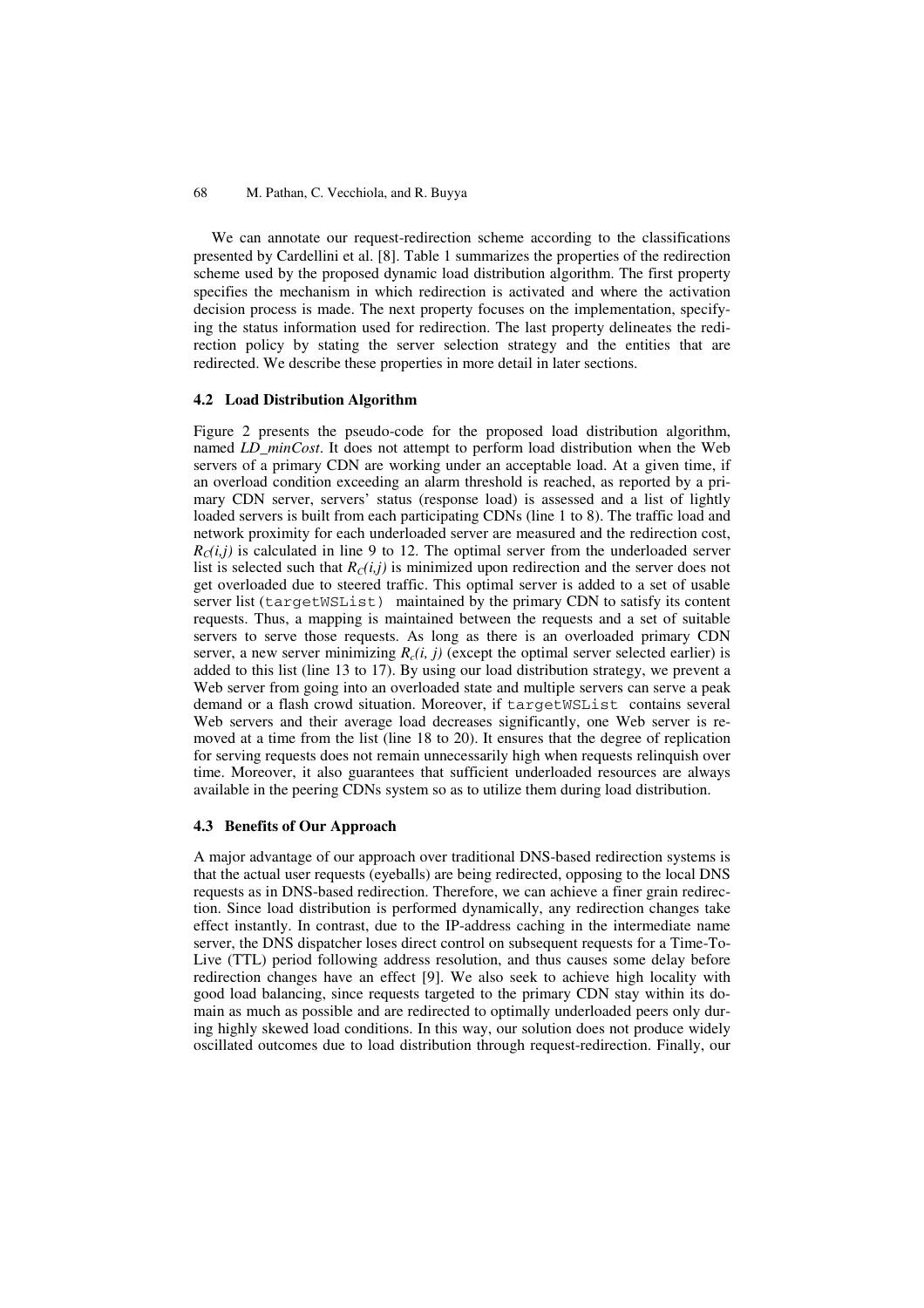approach seeks to neutralize any load imbalance in the system, since participating CDNs have dynamic nature to act in primary or peering roles.

# **5 Methodology**

While measurement studies in real testbeds could be advantageous in practice, they may not reproduce the problems and scenarios for which the solutions are designed. Hence, we have implemented a simulator, based on Independent Replication Method, using the CSIM/Java<sup>1</sup> simulation toolkit, to conduct *repeatable* and *controlled* experiments that would otherwise be difficult to perform in real CDN testbeds.

#### **5.1 Simulation Model**

Figure 3 shows the reference scenario for our simulations. In this scenario, there is an established peering arrangement, consisting of Web servers from four CDNs at different geographical locations across the Internet. Each CDN has its own user request stream and a set of Web servers, but delegates only a subset of them, i.e. virtual CDN or subCDN, to take part in the peering arrangement. To provide the accurate characterization of our scenario, we have simulated the main system entities: (i) Web servers, (ii) mediator, (iii) distributed SR, (iv) network congestions, and (v) end-users. In our simulation, PA and PR have limited functionality given that we would like to emphasize on the load distribution strategy, rather than focusing on external resource discovery through PA and policy enforcement through PR.

We use Transmission Control Protocol (TCP) for disseminating reliable and valid load index and User Datagram Protocol (UDP) for network proximity measurement. The reason for using UDP in the proximity measurement is because there are devices which will prioritize ICMP traffic (in case of TCP) over other traffic, which if there is congestion along the way, could skew things a bit. In addition, some service setups such as firewalls and routers limit ICMP traffic because of various denial of service threats. Moreover, UDP does not require acknowledgement of packets received, which causes less messaging overhead than TCP. Since our goal is to measure proximity under "realistic" traffic, using something closer is deemed more significant.

### **5.1.1 CDN Web Servers**

-

We implemented the CDN servers as a set of facilities<sup>2</sup> that provide services to user requests. The response load of a Web server (LoadMetric) is expressed as a product of its utilization in  $[0, 1]$  at a given time during simulation and the maximum number of served requests/second (i.e. capacity). We use an asynchronous feedback mechanism, which assists the Web servers to trivially measure their actual loads and periodically update them in the SR. If a server's load exceeds a given alarm threshold, it signals the mediator to perform load distribution. A normal signal is sent when the load returns below the threshold. The use of such an asynchronous feedback mechanism suffice to consider a server as a candidate for receiving requests only if that server has not declared itself critically loaded.

<sup>&</sup>lt;sup>1</sup> It creates process-oriented discrete-event simulation models. For more information, please check: http://www.mesquite.com/. 2

 $2$  Each facility is a simulated resource with a single server and a queue for waiting requests.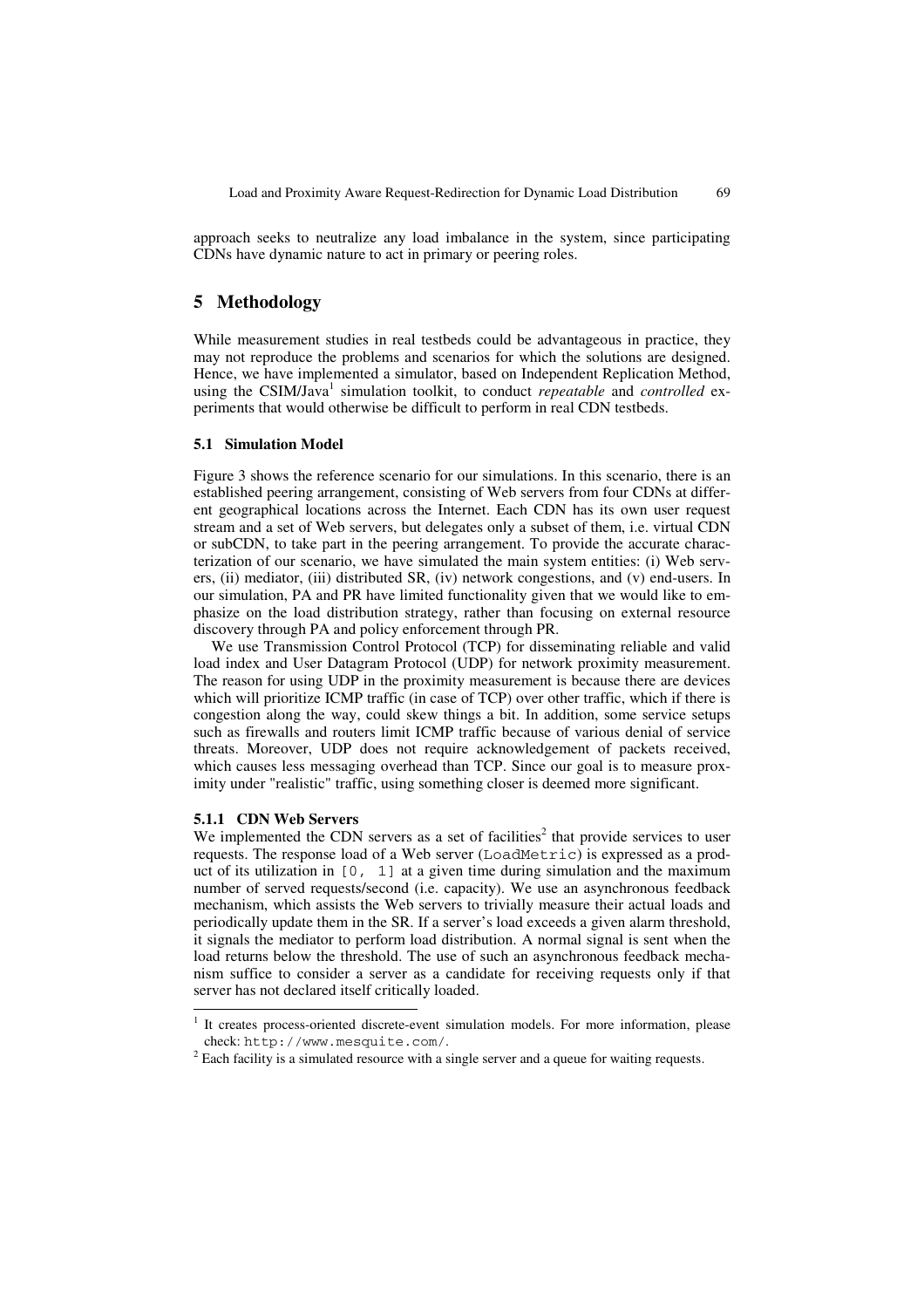

**Fig. 3.** Reference scenario for simulation

CDN servers (facilities) have no queuing delay, since they are configured to have high capacity and large bandwidth. This approach leads to the logical implication that servers in the simulation can handle any size of load. This assumption is necessary to deal with request arrivals with very large processing requirements [2]. The load distribution algorithm deployed in the mediator decides, upon receiving an alarm signal, whether a Web server is overloaded or not, depending on its load information from the global load table maintained by the distributed SR implementation.

Table 2 shows the configuration of the list of Web servers from the participating CDNs in the given peering arrangement. We have configured our servers according to the specifications from Fourth Quarter 2006 SPECweb2005 Results [1]. To anonymize this list, we have assigned a numeric identifier in the form  $WS_i$ , i∈{1,2,...,M} to each Web server. We have used the domain part of the DNS name to distinguish between providers and assigned a provider identifier in the form CDN<sub>j</sub>, j∈{1,2,...,N} to illustrate which server is acquired from the same CDN provider. It has been found by Amini et al. [3] that a CDN provider may deploy unique IP addresses to its geographically diverse servers. Therefore, our list of simulated Web servers follows such deployments. Column 4 of Table 2 presents the capacity of the Web servers, expressed as their ability to serve the maximum number of requests/second. In order to calculate the capacity for each Web server, we normalize the total number of multiple user sessions (SPECweb2005 reported performance) by the number of connected client machines as reported in the results. We also model the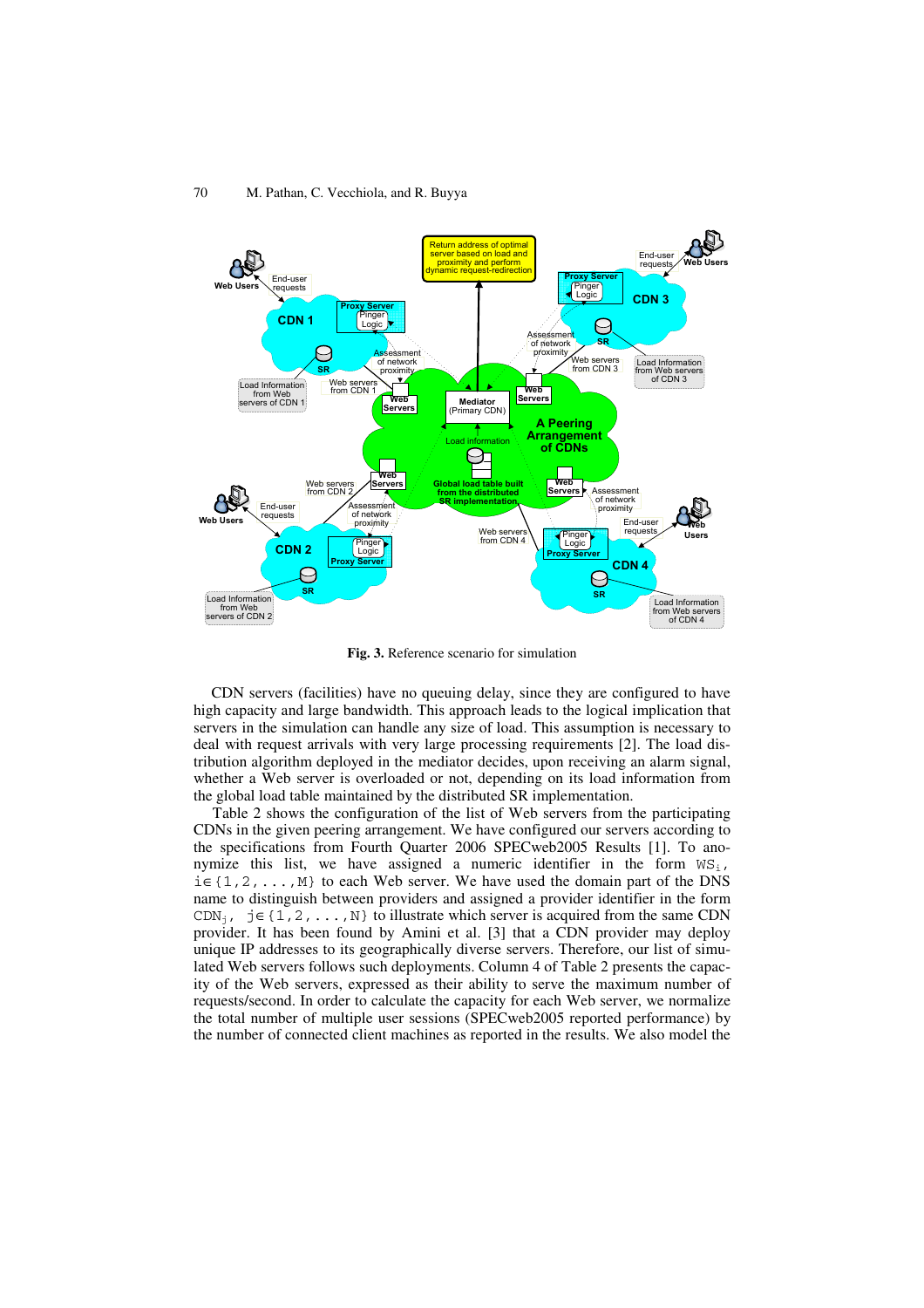| Server<br>ID                | Provider<br>ID   | System                                   | Capacity<br>$(Re-$ | Service Distribution,<br><b>PDF</b> and Properties                                    |
|-----------------------------|------------------|------------------------------------------|--------------------|---------------------------------------------------------------------------------------|
|                             |                  |                                          | quests/sec<br>ond) |                                                                                       |
| $WS_1$                      | $CDN_1$          | Dell PowerEdge 2950,                     | 906                | Pareto, $\alpha k^{\alpha} x^{-\alpha-1}$                                             |
|                             |                  | Intel Xeon 5160 Proc-<br>essor           |                    | $\alpha$ = 1.25, $k$ = 1                                                              |
| WS <sub>2</sub>             | $CDN_1$          | Dell PowerEdge 2950,                     | 1052               | Pareto, $\alpha k^{\alpha} x^{-\alpha-1}$                                             |
|                             |                  | Intel Xeon X5355<br>Processor            |                    | $\alpha$ = 1.25, $k$ = 1                                                              |
| WS <sub>3</sub>             | $CDN_1$          | Dell PowerEdge 860,                      | 506                | Pareto, $\alpha k^{\alpha} x^{-\alpha-1}$                                             |
|                             |                  | Intel Xeon 3070 Proc-<br>essor           |                    | $\alpha$ = 1.25, $k$ = 1                                                              |
| $WS_4$                      | CDN <sub>2</sub> | <b>Fujitsu PRIMERGY</b>                  | 200                | Log-normal,                                                                           |
|                             |                  | $TX150 S5$ , Intel<br>Xeon3060 Processor |                    | $\frac{1}{x\sqrt{2\pi\sigma^2}}e^{\frac{-(\ln x-\mu)^2}{2\sigma^2}}$                  |
|                             |                  |                                          |                    |                                                                                       |
| $WS_5$                      | CDN <sub>2</sub> | <b>Fujitsu PRIMERGY</b>                  | 310                | $\mu = 0.9681, \sigma^2 = 1.5846$<br>Log-normal,                                      |
|                             |                  | TX300 S3, Intel                          |                    |                                                                                       |
|                             |                  | Xeon5355 Processor<br>8 cores, 2 chips   |                    | $\frac{1}{x\sqrt{2\pi\sigma^2}}e^{\frac{-(\ln x-\mu)^2}{2\sigma^2}}$                  |
|                             |                  |                                          |                    |                                                                                       |
| $WS_6$                      | CDN <sub>3</sub> | HP ProLiant DL145                        | 471                | $\mu$ = 0.9681, $\sigma^2$ = 1.5846<br>Hyper-exponential,                             |
|                             |                  | G2, AMD Opteron 285<br>Processor         |                    | $\sum P_i \lambda_i e^{-\lambda_i x}$                                                 |
|                             |                  |                                          |                    |                                                                                       |
| $WS_7$                      | $CDN_1$          | HP ProLiant DL380                        | $\overline{552}$   | $\mu = 0.5967, \sigma^2 = 2.6314$<br>Pareto, $\alpha k^{\alpha} x^{-\alpha-1}$        |
|                             |                  | G5, Intel Xeon 5160                      |                    | $\alpha$ = 1.25, $k$ = 1                                                              |
| $WS_8$                      | CDN <sub>3</sub> | Processor<br>HP ProLiant DL585           | 624                | Hyper-exponential,                                                                    |
|                             |                  | G2, AMD Opteron                          |                    |                                                                                       |
|                             |                  | 8212 Processor                           |                    | $\sum_{i=1}^n P_i \lambda_i e^{-\lambda_i x}$                                         |
|                             |                  |                                          |                    |                                                                                       |
| WS <sub>o</sub>             | CDN <sub>3</sub> | HP ProLiant DL585                        | 843                | $\mu = 1.65, \sigma^2 = 3.70$ Hyper-exponential,                                      |
|                             |                  | G2, AMD Opteron<br>8220 Processor        |                    | $\sum_{i=1}^n P_i \lambda_i e^{-\lambda_i x}$                                         |
|                             |                  |                                          |                    |                                                                                       |
| $\overline{\text{WS}_{10}}$ | CDN <sub>4</sub> | HP ProLiant DL585,                       | 660                | $\mu = 1.10, \sigma^2 = 5.65$<br>Erlang, $\frac{\lambda^k x^{k-1} e^{-\lambda x}}{k}$ |
|                             |                  | AMD Opteron 885                          |                    |                                                                                       |
|                             |                  | Processor                                |                    | $(k-1)!$<br>$\mu = 4.529, \sigma^2 = 0.321$                                           |
|                             |                  |                                          |                    |                                                                                       |

**Table 2.** Configuration of the simulated CDN Web servers

servers to follow different service distributions. Column 5 specifies the used service distributions along with their Probability Distribution Functions (PDFs) and associated properties.

# **5.1.2 Service Registry**

There is a distributed implementation of the SR in our simulation, wherein each CDN has an SR instance to get the load status of its Web servers. While an SR instance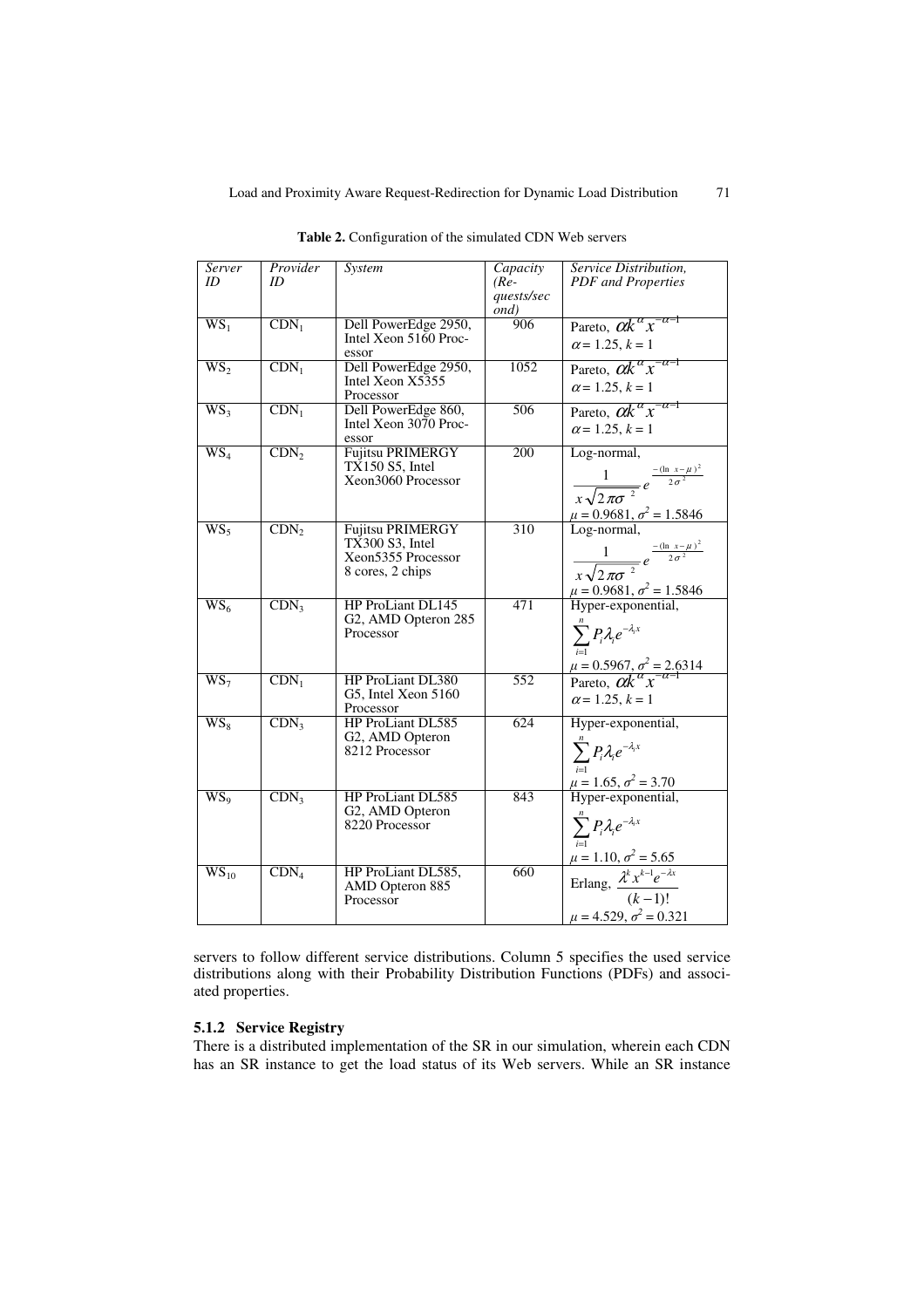keeps a local copy of the load status of the servers in a CDN, the load information is not necessarily propagated straightaway to the peering CDNs system. Once a peer delegates a set of its servers to define the subCDN, the real-time state of the load of this global subCDN or of each surrogate is passed to the global load table of SR using standard load metrics (LoadMetric). The global load table stores the overall state of the servers in the peering arrangement using a tuple

### **(Web Server, LoadMetric)**

The asynchronous feedback by the Web servers allows proceeding with the operations without querying them for the updated load information. In this way, the servers are made to decide on the tradeoff between serving requests and updating load information. The overhead of load update messages could be high if a large number of Web servers from the participating CDNs are present in the system. However, a given peering arrangement is not likely to have more than a few hundred or thousand nodes at an instant. Moreover, the load information is updated periodically and the only data that needs to be sent is a few bytes of load index. For example: a total number of 1000 servers in a given peering arrangement, 30s update frequency and 11bytes of data transfer for each load table entry "WebServer\_ID LoadMetric" would lead to only about 22KB/min, or less than 0.5KBps for the messaging overhead due to the asynchronous feedback by the servers to the SR.

#### **5.1.3 Mediator**

The mediator is simulated to act as an authoritative entity in a given peering arrangement. It monitors the global load table to get Web servers' status and uses the pinger logic to get their network proximity information, in terms of round-trip response time (in milliseconds), assuming that they are directly correlated. The pinger logic uses the User Datagram Protocol to send an 18bytes proximity measurement query (as UDP packet) of the format "PING Time CRLF" to each Web server for the network proximity measurement. Time represents the timestamp when query is sent and CRLF represents the carriage return and line feed characters that terminate the query message. We also set a timeout period of 1000ms to check whether the servers are reachable. Thus, along with the proximity measurement, the pinger logic tests a Web server's ability to respond to a proximity measurement query, as well as its level of responsiveness under the current load.

The pinger logic is deemed to be located close to the users so that the mediator ideally can have the same view of the network status as the user's browser. This approach allows estimating, reasonably accurately and possibly offline, the network proximity between the user and CDN Web servers. It may appear that this approach leads to a load distribution system that does not scale enough as it requires an instance of pinger logic to be placed close to each of the numerous number of users in the Internet. However, in practice, it is observed that most of the end-users make use of a proxy server which filters Web accesses through caching. Content which are not available in the proxy server are retrieved from the origin server(s) and stored locally in a cache. Additional requests for the same content are served by the proxy until the expiration time after which the content is considered 'stale'. Therefore, the scalability problem can be solved by placing the pinger logic in the proxy server. This solution is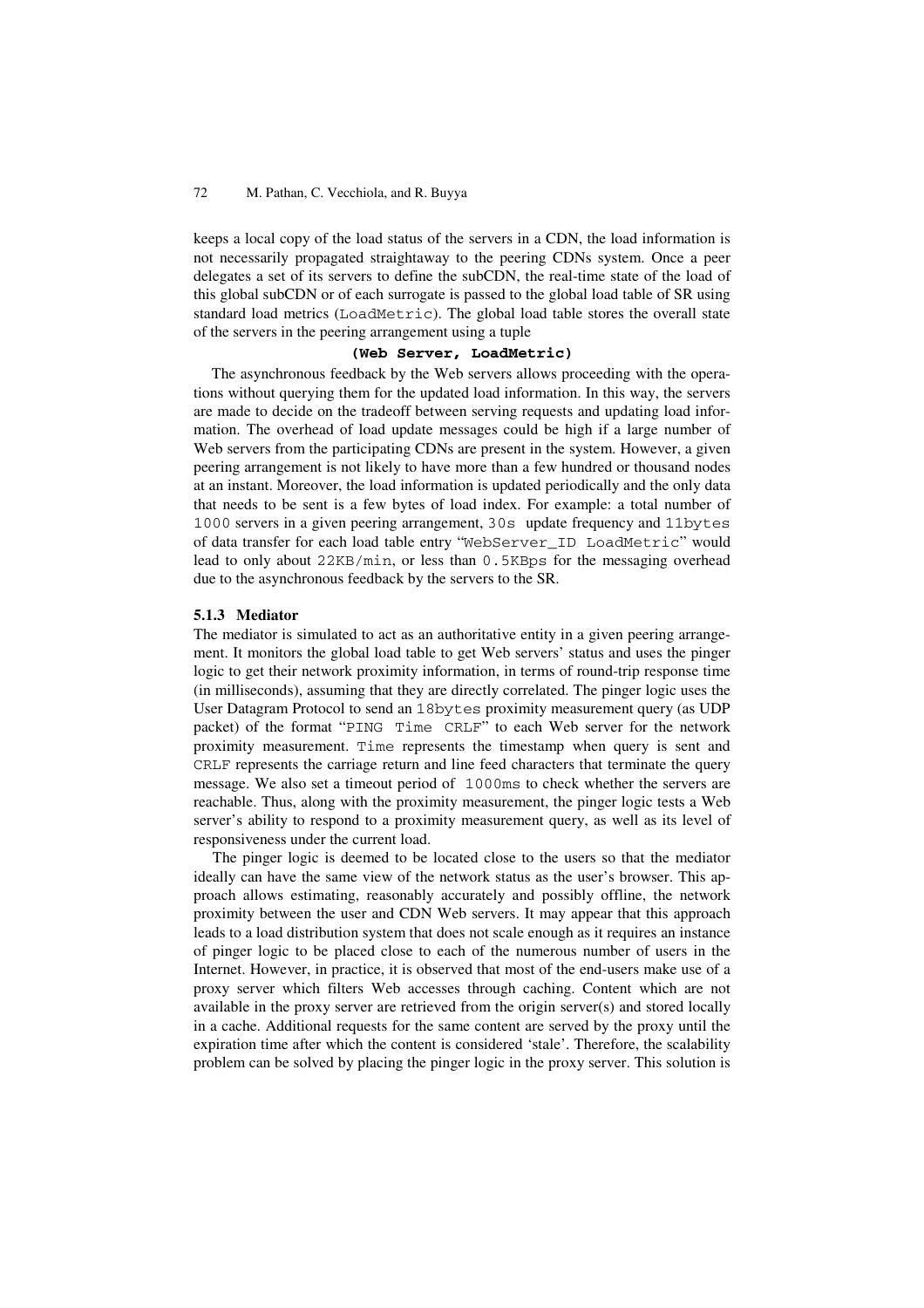feasible because the pinger logic is activated by the mediator for network proximity measurement only when the requested content is not in the proxy cache.

#### **5.1.4 Network Congestions**

Two types of networks delays, namely, *inter-CDN delays* and *intra-CDN delays* are modeled to consider the impact of network congestions on load distribution strategies. In addition, for network proximity measurement we have simulated the UDP packet loss (LOSS\_RATE = 0.3) due to network congestions. Intra-CDN delays have three components: (i) minimum round-trip time between server and the user browser, (ii) queuing delays at the mediator<sup>3</sup>, and (iii) packet transmission time for each link on the user browser and CDN Web server path. While (i) and (ii) are measured through simulation, (iii) is modeled as average network delay of 100ms. Inter-CDN delays are random variables that model communication latency between different geographical CDN domains. The Inter-CDN delays are 200ms in average. In the model, we do not characterize the delays spent for address resolution of Web servers.

### **5.1.5 End-Users**

User requests are implemented as CSIM processes $4$ . We assume that end-users request content via their own browsers to the CDN, according to the same client-side policy. The hidden load weight [9] is implicitly taken into account through the user distribution to CDNs, as requests to different CDNs are properly weighed and are distributed to the servers in a given peering arrangement.

Alike the Internet access workloads, these user requests exhibit self-similarity. A self-similar process has observable bursts in all time scales. It exhibits long-range dependence, where values at any instance are typically correlated with all future values. This self-similar nature in user requests can be described by using a heavy-tailed distribution [11][12]. Therefore, user requests to each CDN Web server follow a highly variable Pareto distribution with Probability Density Function (PDF),

$$
f(x) = \alpha k^{\alpha} x^{-\alpha - 1}, \alpha, k > 0, x \ge k
$$

where the weight of the tail of the distribution is determined by  $\alpha < 2$ .

### **5.2 Schemes and Metrics for Comparison**

We experiment with three other load distribution policies and compare their performances. The *LD\_RR* policy uses a Round-Robin (RR) approach to redirect excess requests to a server, exceeding the alarm threshold, to all the available underloaded servers of participating CDNs in a cyclic order. In *LD\_PRR* policy, requestredirection is performed using a Probability-based Round Robin (PRR) approach. The probability is based on the residual capacity of servers in a given peering arrangement using the latest server load index. The *LD\_LL* policy uses a very simple approach that performs load distribution by redirecting excess requests to the least loaded server. Just for comparison purpose, we also consider *no redirection* which tries to assign requests to the closest server, without considering the load.

<sup>&</sup>lt;sup>3</sup> The queuing delay at the mediator occurs for any possible congestion during load distribution in a given peering CDNs arrangement.

<sup>4</sup> CSIM processes are objects, based on Java threads, which make use of simulated resources.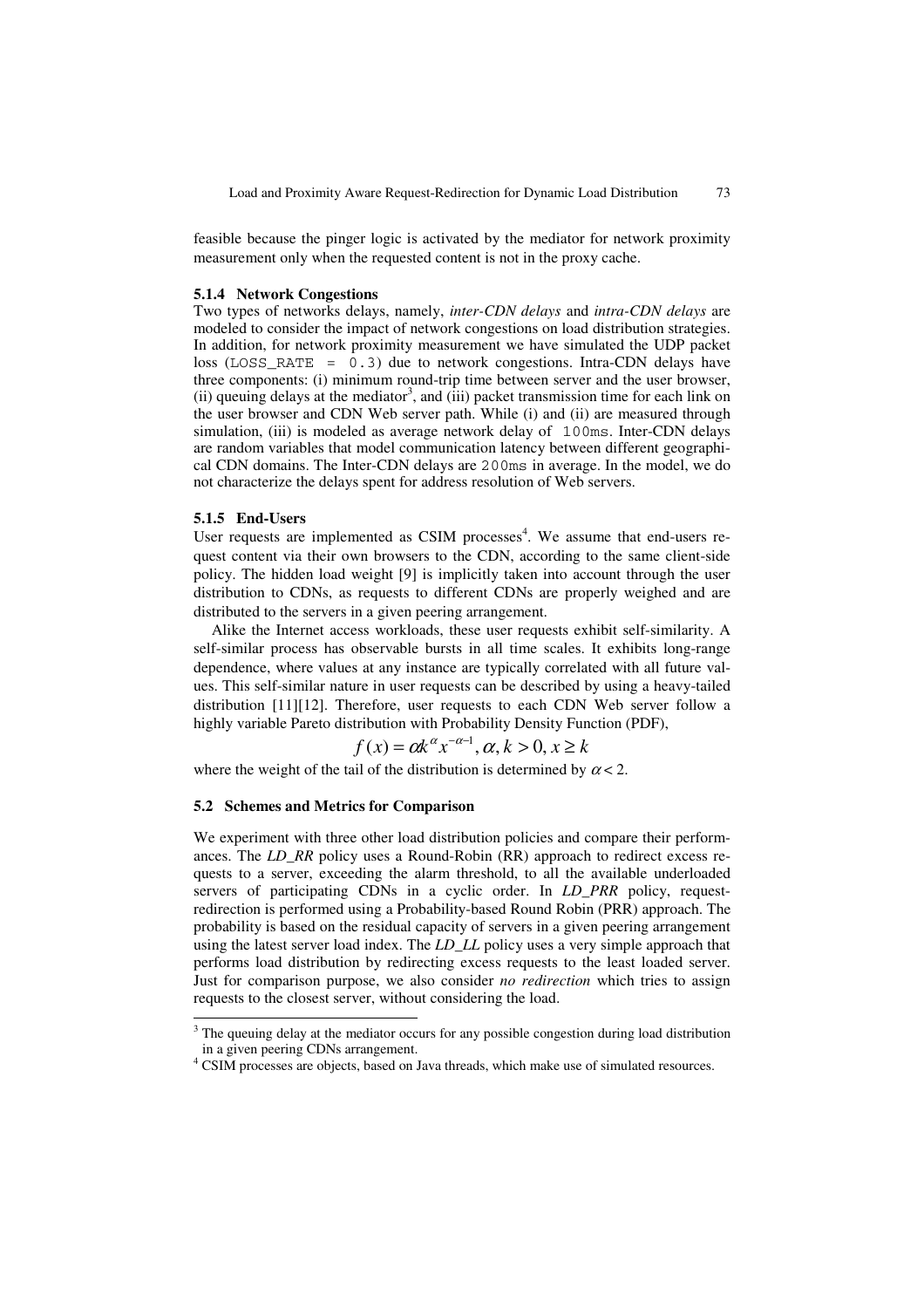For performance comparisons we first use the *number of ongoing requests* at each server. A desirable scheme should keep the number below the capacity limit of each server all the time. We use server *utilization* to demonstrate the performance of the proposed redirection scheme. To emphasize the impact of redirection on load distribution of primary CDN servers, we define *maximum utilization* at a given instant as the highest utilization at that instant among all primary CDN servers. Specifically, the major performance criterion is the *cumulative frequency* of maximum utilization, i.e. the probability that the maximum utilization of the primary CDN is below a certain value. By focusing on the highest utilization among all primary CDN servers, we can deduce whether the primary CDN is overloaded or not.

# **6 Experiment Results**

In this section, simulation results are presented to evaluate performance of the proposed request-redirection scheme that is used to perform load distribution in peering CDNs. We also provide a critical assessment of our approach highlighting its benefits. We run our simulations based on the reference scenario in Figure 2, with CDN 1 as the primary and others as the peering CDNs. Our results are obtained from ten simulation runs, where each run is for a duration of 10000s. In our simulations, we consider 80% of a server's utilization as the alarm threshold.

## **6.1 Server Load**

We first present the number of connections at each server in different redirection schemes. Figure 4 shows the number of concurrent requests at each server over time. For the clarity of presentation we use two scales—Scale 1 and Scale 2—to show the concurrent flows at servers of primary and peering CDNs, respectively.

Since server load is not taken into account in the no redirection policy and user requests are sent to the closest server, from Figure 4(a) we observe that the load at only a few servers, in the primary CDN domain, grow significantly. For example: throughout the simulation, Server 1 and Server 2 receive more requests than their capacity. Unless they are provisioned with enough capacity to serve more concurrent connections, they will end up dropping many requests. In Figure 4(b), we see that LD\_RR performs some load distribution by sending extra requests to the underloaded servers from primary and peering CDNs. However, it does not take cost (in terms of traffic load and proximity) into account and can potentially lead to high redirection cost. Figure 4(c) presents the performance of LD\_PRR. Since it assigns some probability to the underloaded servers based on their residual capacity, it redirects more requests to the server(s) with high probability. Therefore, it performs some load distribution but may cause sudden surge to a particular server and thus lead to imbalance load situations. For example: during simulation time 8 and 10 (x10000s), Server 1 receives many more requests than its capacity. LD LL does not perform well as it fails to distribute loads to multiple servers. As for instance, from Figure 4(d), we observe that as simulation time passes, Server 1 receives more requests than its capacity specifically during simulation times 2, 4, 6, and 8  $(x10000s)$ , and Server 7 constantly receives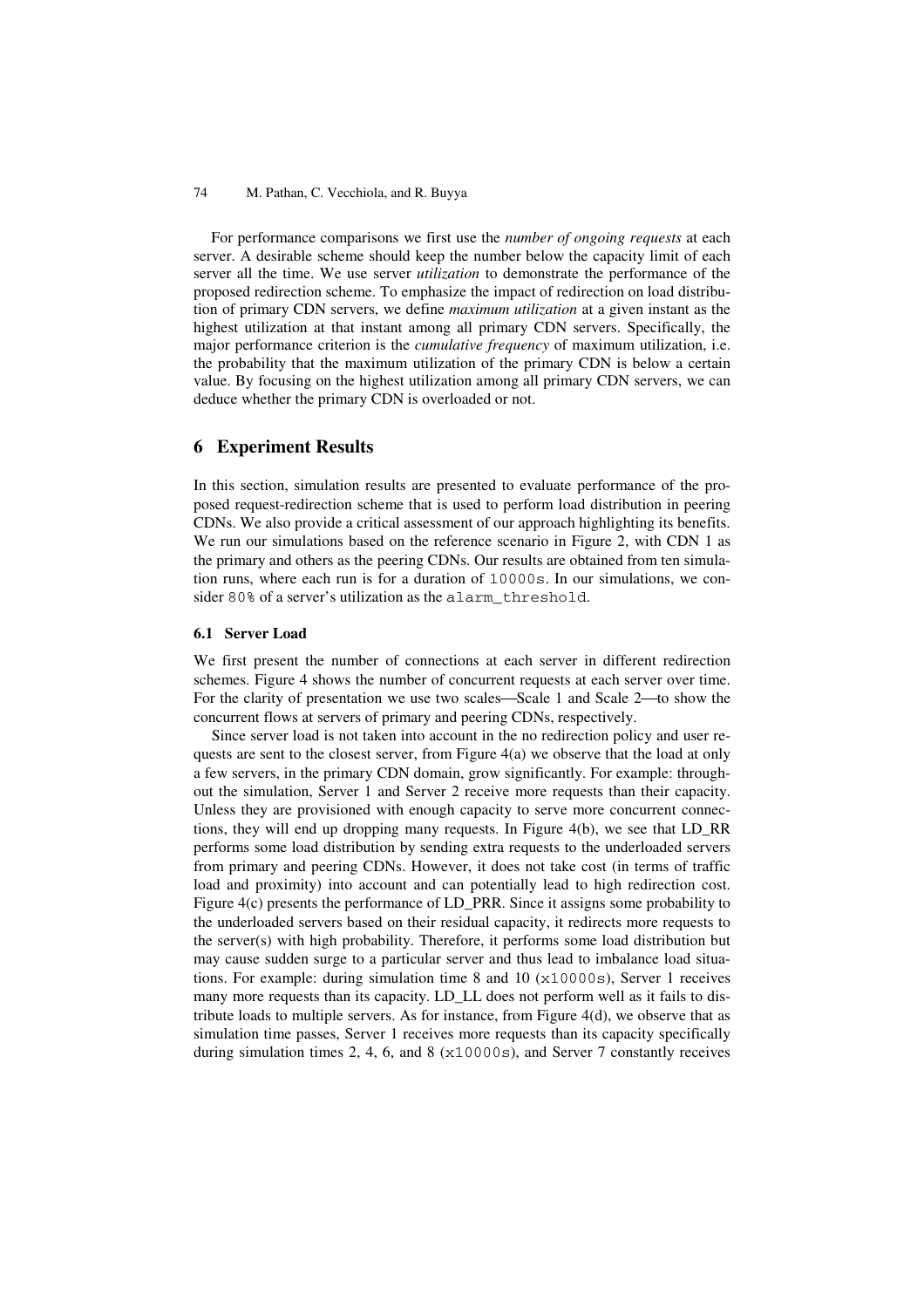extra requests than what it can handle. In Figure 4(e), we present the performance of LD\_minCost. The main objective of LD\_minCost is to redirect extra requests in an imbalanced load situation, minimizing the redirection cost in terms of traffic load and network proximity, without violating the (practical) server capacity constraints. We observe from the figure that none of the primary CDN servers operate beyond their capacity during simulation. In order to prevent wide oscillation in the load distribution decisions, incoming requests to the primary CDN stay within its domain as much as possible and only cross the inter-CDN barrier during excessive load imbalance. Since redirection cost is taken into account, requests are served by the optimally underloaded servers, in terms of network cost. As a result, a few primary CDN servers receive only relatively few requests, while other better located servers run close to their capacity. In addition, service disruptions (or request dropping) are minimized as LD minCost leads to optimal server selections. Moreover, any dynamic load changes, e.g. sudden load increase in Server 9 at simulation time 5 (x10000s), are also taken into account and load is distributed in a timely fashion. Therefore, even under high traffic surges such as flash crowds, our redirection scheme performs well.

## **6.2 Server Utilization**

Figure 5 presents the utilization of the servers in the peering CDNs arrangement for each request-redirection scheme. Here, we observe that LD\_minCost performs better than the other redirection schemes in order to perform load distribution of the overloaded primary CDN servers. With no redirection, most of the primary CDN servers receive excessive traffic and utilization stays over the alarm threshold. While LD\_RR and LD\_PRR demonstrate similar characteristics to perform some load balancing, none of them reduces utilization of all the primary CDN servers below the threshold. LD\_LL policy fails to perform load distribution among multiple servers and always overloads Server 1 and Server 2. On the other hand, LD minCost exhibits the best performance by reducing all the primary CDN utilization below the threshold. Since requests stay within the primary CDN domain as much as possible to minimize redirection cost, a better located server, e.g. Server 3, may show more utilization than its allies. However, still the primary CDN operates under an acceptable level of load.

It is also evident from Figure 6, which presents the average utilization of the primary CDN system in each redirection scheme. LD\_RR, LD\_PRR, and LD\_LL do not reduce the average utilization significantly below the threshold. Therefore, with these schemes primary CDN servers may be unable to receive more requests during sudden excessive traffic (flash crowds) in future and thus requests may have to be redirected outside the domain. With LD\_minCost the average utilization of the primary CDN system is significantly brought down and makes its servers possible to cope with succeeding traffic outbursts.

#### **6.3 Redirection Performance**

In Figure 7, we show the average redirection percentage in each scheme. For the clarity of presentation we use two scales—Scale 1 and Scale 2—to respectively plot the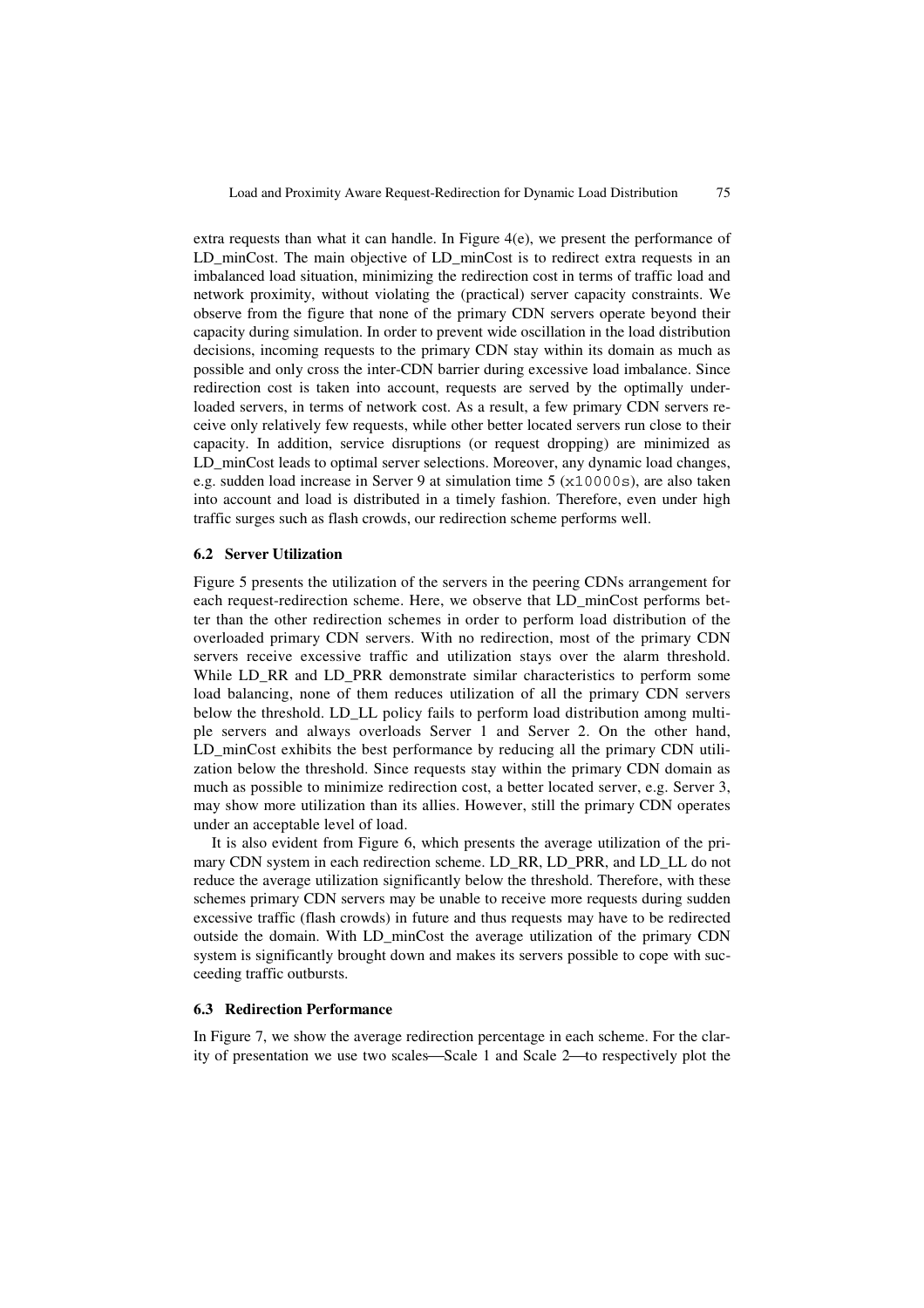redirection percentage from LD\_minCost and other schemes (LD\_RR, LD\_PRR, and LD\_LL). It shows that our redirection scheme assists in redirecting more requests over time in case of load imbalance. On the other hand, LD\_RR, LD\_PRR, and LD\_LL do not show a high redirection percentage under traffic surge. Therefore, many requests are dropped as incoming requests arrive to a primary CDN server and find that the server operating at its highest capacity. Thus, the inability to redirect more requests in these schemes can lead to significant service disruptions.



(e) LD\_minCost

**Fig. 4.** Number of concurrent requests for each scheme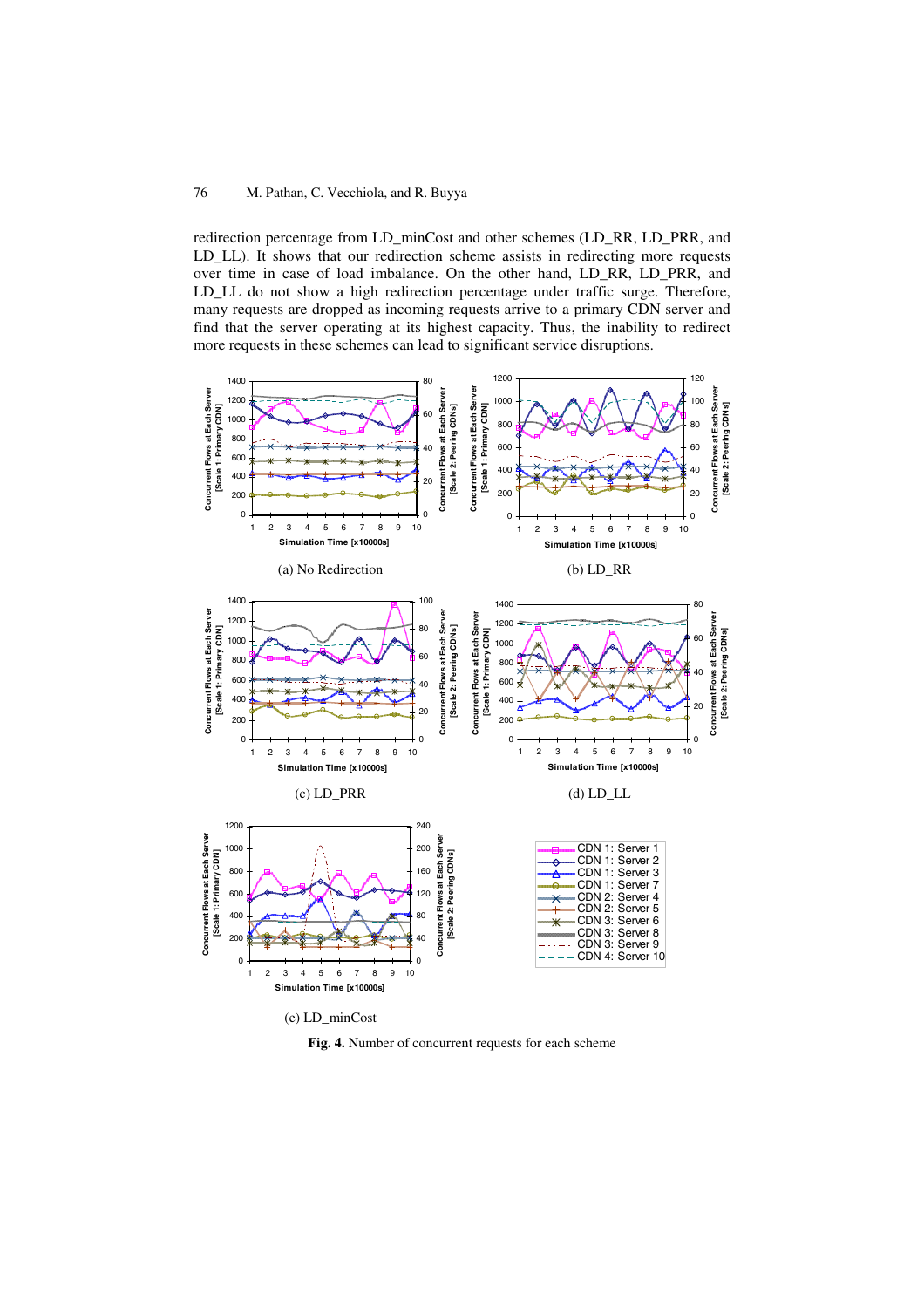

**Fig. 5.** Server utilization for each scheme



**Fig. 6.** Average utilization of the primary CDN system for each scheme



**Fig. 7.** Redirection percentage in each scheme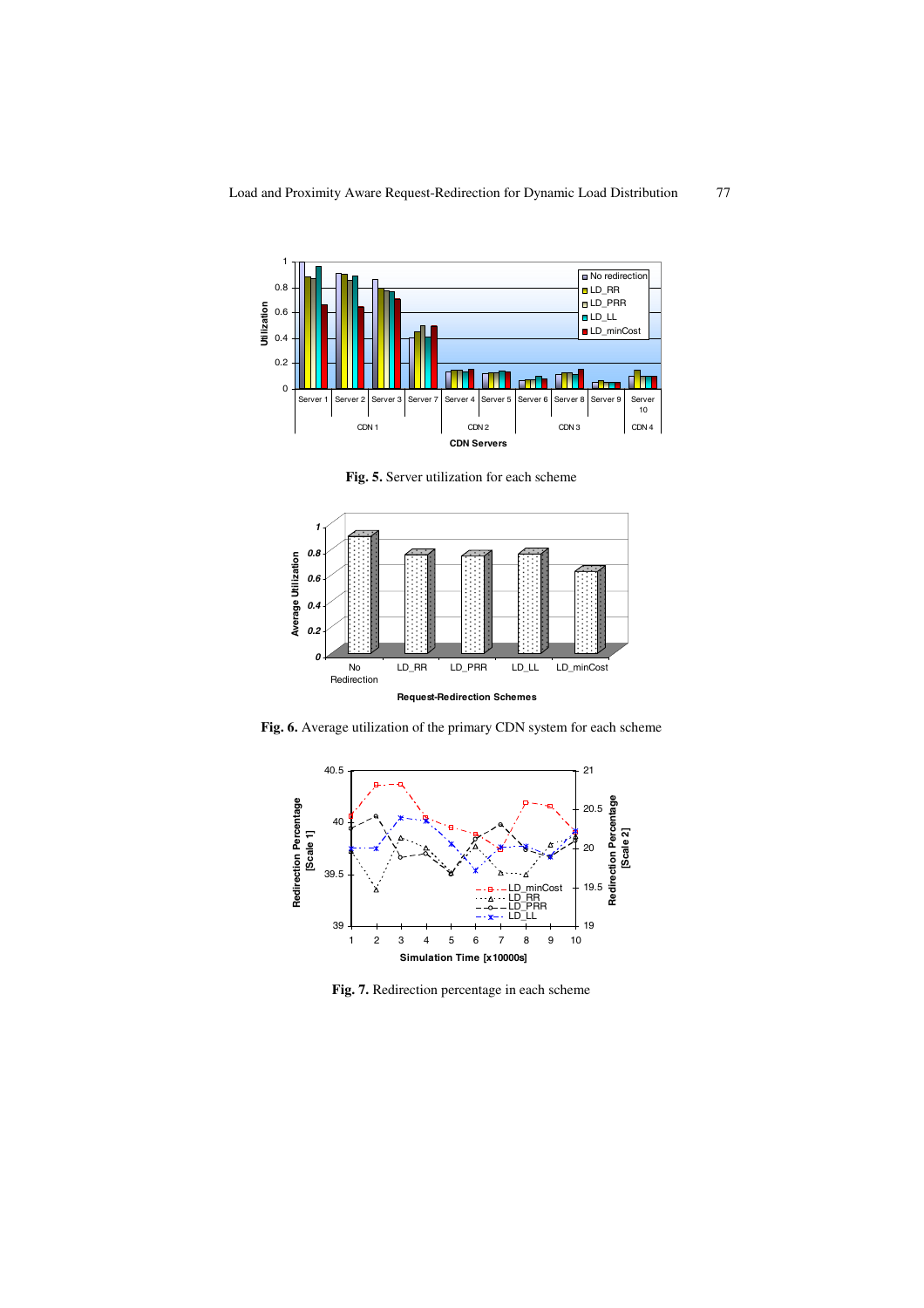

**Fig. 8.** Comparison of the request-redirection schemes

Figure 8 summarizes the performance of the request redirection schemes in terms of cumulative frequency of maximum utilization of primary CDN servers. It shows that LD\_minCost has a probability of 1.0 of not causing any primary CDN server to exceed 80% utilization (threshold). From the figure we can see that other schemes such as LD\_RR, LD\_PRR and LD\_LL do not perform well. Specifically, they exhibit a probability of 0.5 of not causing any Web server to exceed the threshold. Moreover, as predicted, with no redirection there is very low probability of only 0.25 that primary CDN servers will operate under the threshold.



**Fig. 9.** Sensitivity to system utilization for each scheme

# **6.4 Sensitivity Analysis**

We now show performance comparison of the request-redirection schemes through a sensitivity analysis for the primary CDN, considering critical parameters such as *system utilization* and *end-user request distribution*. We use the probability that no server of the primary CDN is overloaded as the performance metric. Changing other system parameters, such as the average number of requests, total simulation time or user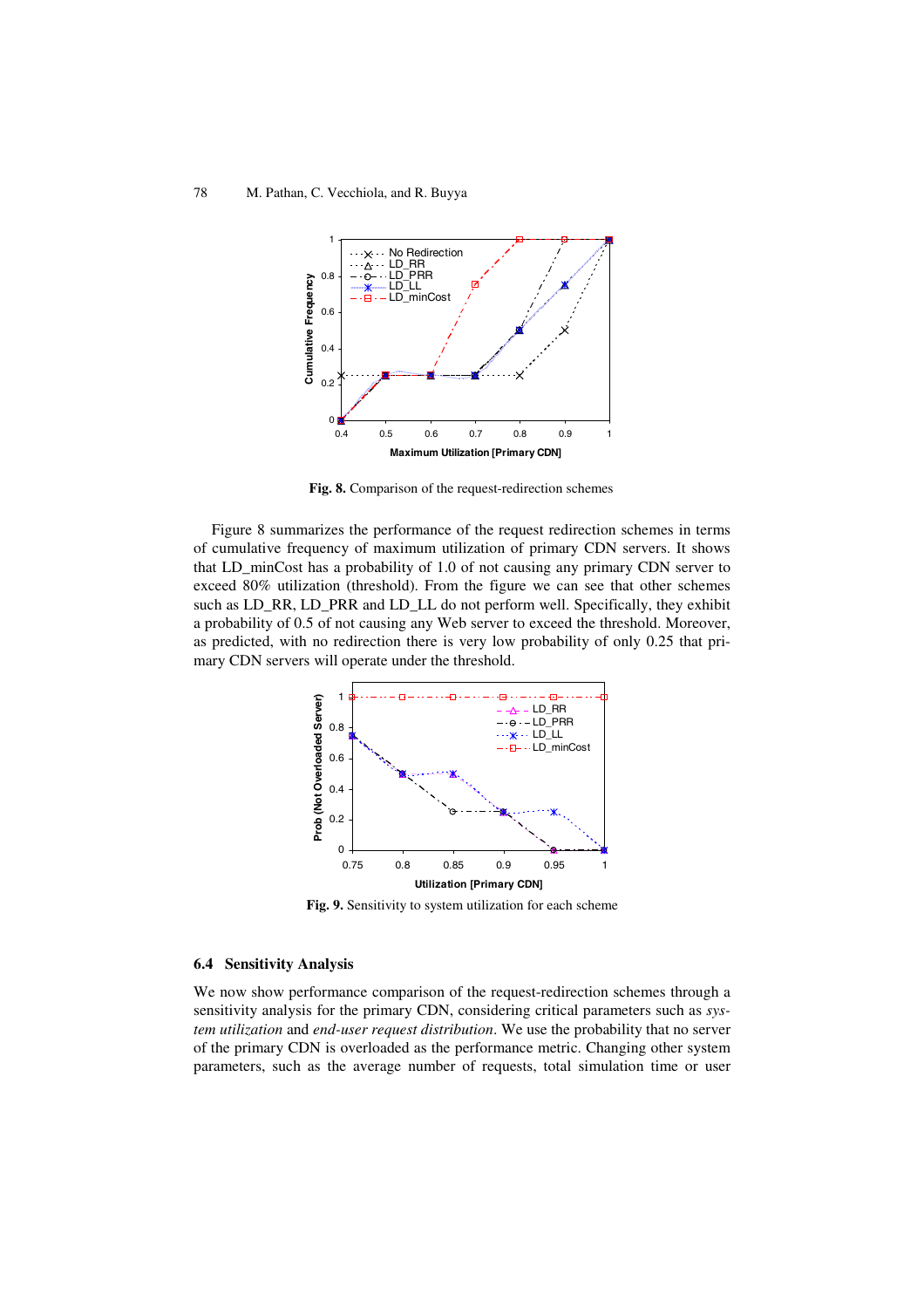think time do not show noticeable differences among the redirection approaches. Therefore, we do not present those results here.



**Fig. 10.** Sensitivity to end-user distribution for each scheme

In Figure 9, we compare the sensitivity to the system utilization for the primary CDN in each redirection scheme, using the probability that no server in its domain is overloaded as the performance metric. Therefore, we vary the alarm threshold from 0.75 to 1. We observe that our redirection scheme, LD\_minCost, shows the best result in all the cases. Analogous conclusion can be drawn when we vary the distribution of users among the CDNs. Figure 10 shows the probability that no server has a utilization higher than 90% as a function of the shape parameter  $\alpha$ , which is varied from 1 (high variability) to 2 (moderate variability). We change the performance metric (threshold) from 80% to 90% to show the novelty of our scheme even under highly variable request pattern.

# **7 Conclusion and Future Work**

In this paper, we present a dynamic load distribution algorithm that uses load and proximity-aware request-redirection to alleviate any load imbalance in a peering CDNs system. In our approach, when any CDN Web server in a peering CDNs arrangement reaches an overload condition exceeding the alarm threshold, the load distribution strategy reacts to redirect loads by selecting available optimally underloaded server(s), while not compromising network proximity. We validate our proposal with the aid of simulation, considering practical constraints and significant system parameters; and demonstrate its performance using performance metrics such as number of ongoing connections, server utilization and the cumulative frequency of maximum utilization. We also perform a sensitivity analysis of our redirection scheme by taking critical system parameters into account.

To the best of our knowledge, no prior work in the CDN domain has attempted to perform load distribution in peering CDNs through a request-redirection mechanism which takes network cost (in terms of load and network proximity) into account and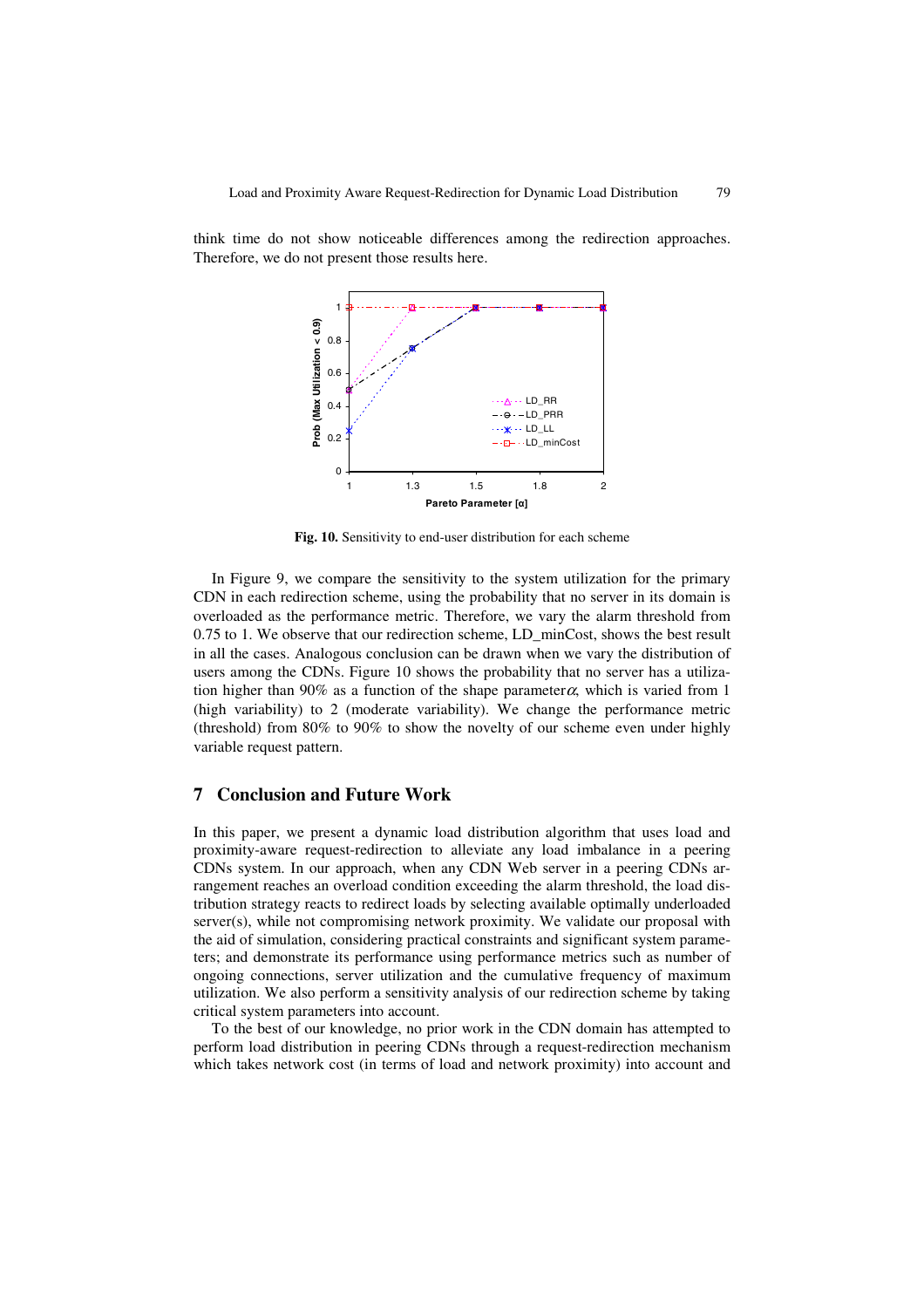cope up with practical constraints in CDN domain. Our approach can alleviate problems with the commonly used DNS-dispatching policies for load balancing, which does not provide sufficient control on user requests, e.g. it can have as little as 5% of requests in many instances [9]. Moreover, DNS-dispatching is less useful for finegrained server selections. On the other hand, our approach achieves a significant level of granularity, since the actual user requests are redirected during load distribution among the Web servers in peering CDNs. Therefore, it endeavors to produce optimal Web server selections in a given peering arrangement of CDNs, even under degenerated load conditions.

Our future work includes performing experiments in the real-world settings, such as PlanetLab, to validate the methodology presented in this paper. Our future work<sup>5</sup> also includes developing a proof-of-the-concept prototype implementation for peering CDNs, in order to demonstrate the real-time application of our load distribution strategy. We also plan to develop efficient *resource dissemination* and *discovery* algorithms for discovering resources from disparate CDNs. Thus, we will exploit the capabilities of peering CDNs to avoid network hotspots to further enhance our approach. As far as the simulation is concerned, we aim to adopt traces of the Internet traffic for load characterization purposes. The use of actual CDN traces will help us to obtain reasonable load and network proximity estimates, which could be refined over time to improve their accuracy, in response to changes in the network.

# **Acknowledgement**

We would like to thank Marcos Assunção, SungJin Choi, Mustafizur Rahman and Rajiv Ranjan from the University of Melbourne, Australia for sharing thoughts and for making incisive comments and suggestions on this paper. We are also thankful to anonymous reviewers for their valuable and constructive comments to improve the paper's structure, quality and readability. This work is supported in part by the Australian Research Council (ARC), through the discovery project grant and Department of Education, Science and Training (DEST), through the International Science Linkage (ISL) grant.

# **References**

-

- [1] Standard Performance Evaluation Corporation (2008), http://www.spec.org/
- [2] Alzoubi, H.A., Lee, S., Rabinovich, M., Spatscheck, O., Van der Merwe, J.E.: Anycast CDNs revisited. In: Proc. of the 17th International Conference on World Wide Web, pp. 277–286. ACM Press, New York (2008)
- [3] Amini, L., Shaikh, A., Schulzrinne, H.: Modeling redirection in geographically diverse server sets. In: Proc. of the 12th International Conference on World Wide Web, pp. 472– 481. ACM Press, New York (2003)
- [4] Barbir, A., Cain, B., Nair, R., Spatscheck, O.: Known content network (CN) requestrouting mechanisms. IETF RFC 3568 (July 2003)

<sup>&</sup>lt;sup>5</sup> For more information about our efforts on peering CDNs, please visit the project Web site at www.gridbus.org/cdn.